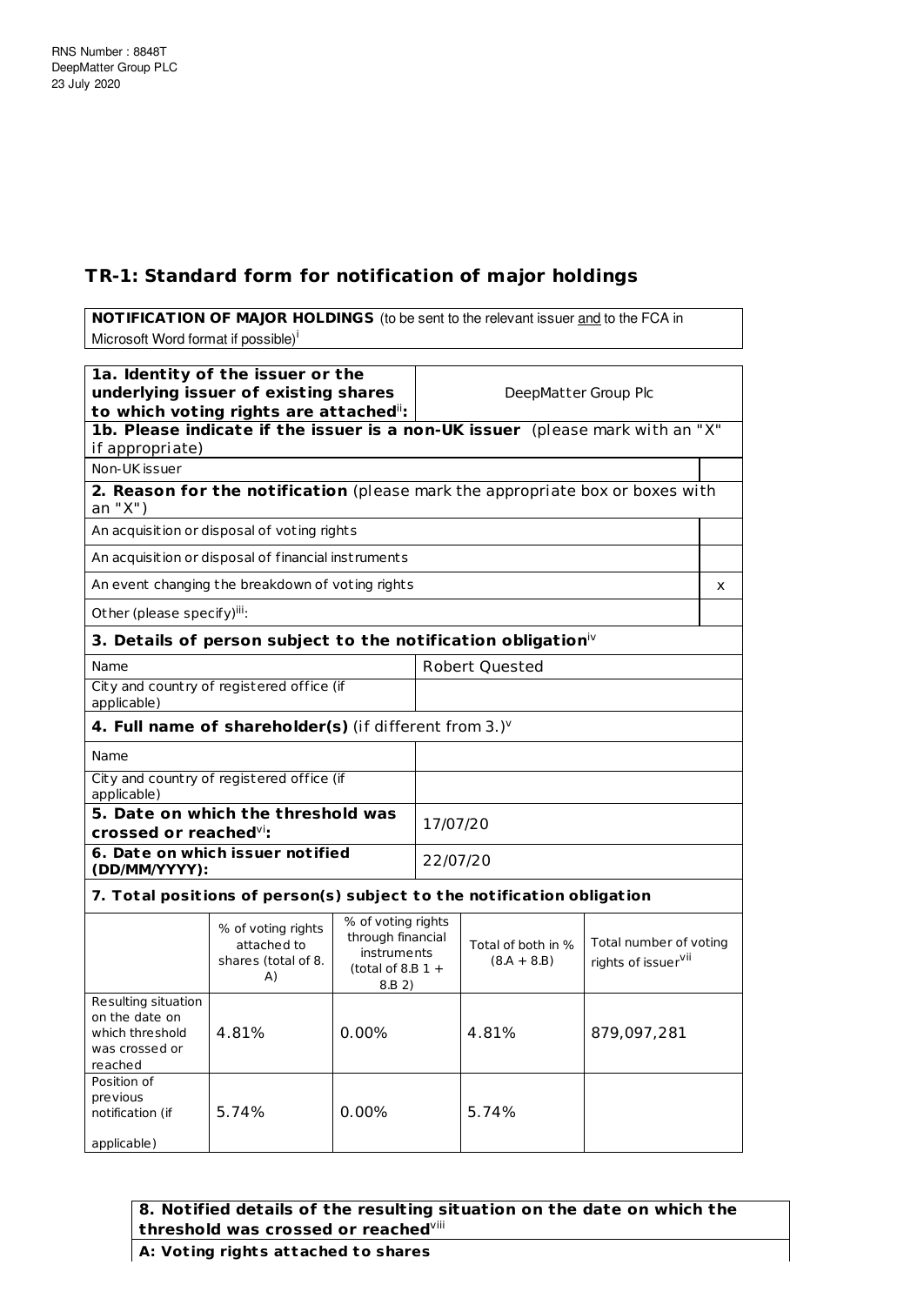| Class/type of                        | Number of voting rights <sup>ix</sup>                            |                                                                | % of voting rights                                               |                                                                       |
|--------------------------------------|------------------------------------------------------------------|----------------------------------------------------------------|------------------------------------------------------------------|-----------------------------------------------------------------------|
| shares<br>ISIN code (if<br>possible) | <b>Direct</b><br>(Art 9 of Directive<br>2004/109/EC)<br>(DTR5.1) | Indirect<br>(Art 10 of Directive<br>2004/109/EC)<br>(DTR5.2.1) | <b>Direct</b><br>(Art 9 of Directive<br>2004/109/EC)<br>(DTR5.1) | <b>Indirect</b><br>(Art 10 of Directive<br>2004/109/EC)<br>(DTR5.2.1) |
|                                      | 42,285,279                                                       |                                                                | 4.81%                                                            |                                                                       |
| <b>SUBT OT AL 8. A</b>               |                                                                  | 42,285,279                                                     |                                                                  | 4.81%                                                                 |

| B 1: Financial Instruments according to Art. 13(1)(a) of Directive 2004/109/EC<br>(DTR5.3.1.1(a)) |                                          |                                         |                                                                                                    |                       |
|---------------------------------------------------------------------------------------------------|------------------------------------------|-----------------------------------------|----------------------------------------------------------------------------------------------------|-----------------------|
| Type of<br>financial<br><i>instrument</i>                                                         | Expiration<br>$\mathbf{date}^\mathsf{X}$ | Exercise/<br><b>Conversion PeriodXI</b> | Number of voting<br>rights that may be<br>acquired if the<br>instrument is<br>exercised/converted. | % of voting<br>rights |
|                                                                                                   |                                          |                                         |                                                                                                    |                       |
|                                                                                                   |                                          |                                         |                                                                                                    |                       |
|                                                                                                   |                                          |                                         |                                                                                                    |                       |
|                                                                                                   |                                          | <b>SUBTOTAL 8. B 1</b>                  |                                                                                                    |                       |

| B 2: Financial Instruments with similar economic effect according to Art. 13(1)<br>(b) of Directive 2004/109/EC (DTR5.3.1.1 (b)) |                                    |                                                 |                                                         |                            |                       |
|----------------------------------------------------------------------------------------------------------------------------------|------------------------------------|-------------------------------------------------|---------------------------------------------------------|----------------------------|-----------------------|
| Type of<br>financial<br>inst rument                                                                                              | <b>Expiration</b><br>$date^{\chi}$ | Exercise/<br>Conversion<br>Period <sup>Xi</sup> | <b>Physical or</b><br>cash<br>settlement <sup>xii</sup> | Number of<br>voting rights | % of voting<br>rights |
|                                                                                                                                  |                                    |                                                 |                                                         |                            |                       |
|                                                                                                                                  |                                    |                                                 |                                                         |                            |                       |
|                                                                                                                                  |                                    |                                                 |                                                         |                            |                       |
|                                                                                                                                  |                                    |                                                 | <b>SUBT OT AL</b><br>8.B.2                              |                            |                       |

| 9. Information in relation to the person subject to the notification                                  |  |  |  |
|-------------------------------------------------------------------------------------------------------|--|--|--|
| obligation (please mark the                                                                           |  |  |  |
|                                                                                                       |  |  |  |
| applicable box with an "X")                                                                           |  |  |  |
| Person subject to the notification obligation is not controlled by any natural person or legal entity |  |  |  |
| and does not control any other undertaking(s) holding directly or indirectly an interest in the<br>x  |  |  |  |
| (underlying) issuerXili                                                                               |  |  |  |
| Full chain of controlled undertakings through which the voting rights and/or the                      |  |  |  |
| financial instruments are effectively held starting with the ultimate controlling natural person or   |  |  |  |
| legal entity <sup>XIV</sup> (please add additional rows as necessary)                                 |  |  |  |
| % of voting rights                                                                                    |  |  |  |
| through financial<br>% of voting rights                                                               |  |  |  |
| Total of both if it<br>if it equals or is<br>instruments if it                                        |  |  |  |
| equals or is higher                                                                                   |  |  |  |
| higher than the<br>Name $x \vee$<br>equals or is<br>than the notifiable                               |  |  |  |
| notifiable<br>higher than the<br>threshold                                                            |  |  |  |
| notifiable<br>threshold                                                                               |  |  |  |
| threshold                                                                                             |  |  |  |
|                                                                                                       |  |  |  |
|                                                                                                       |  |  |  |